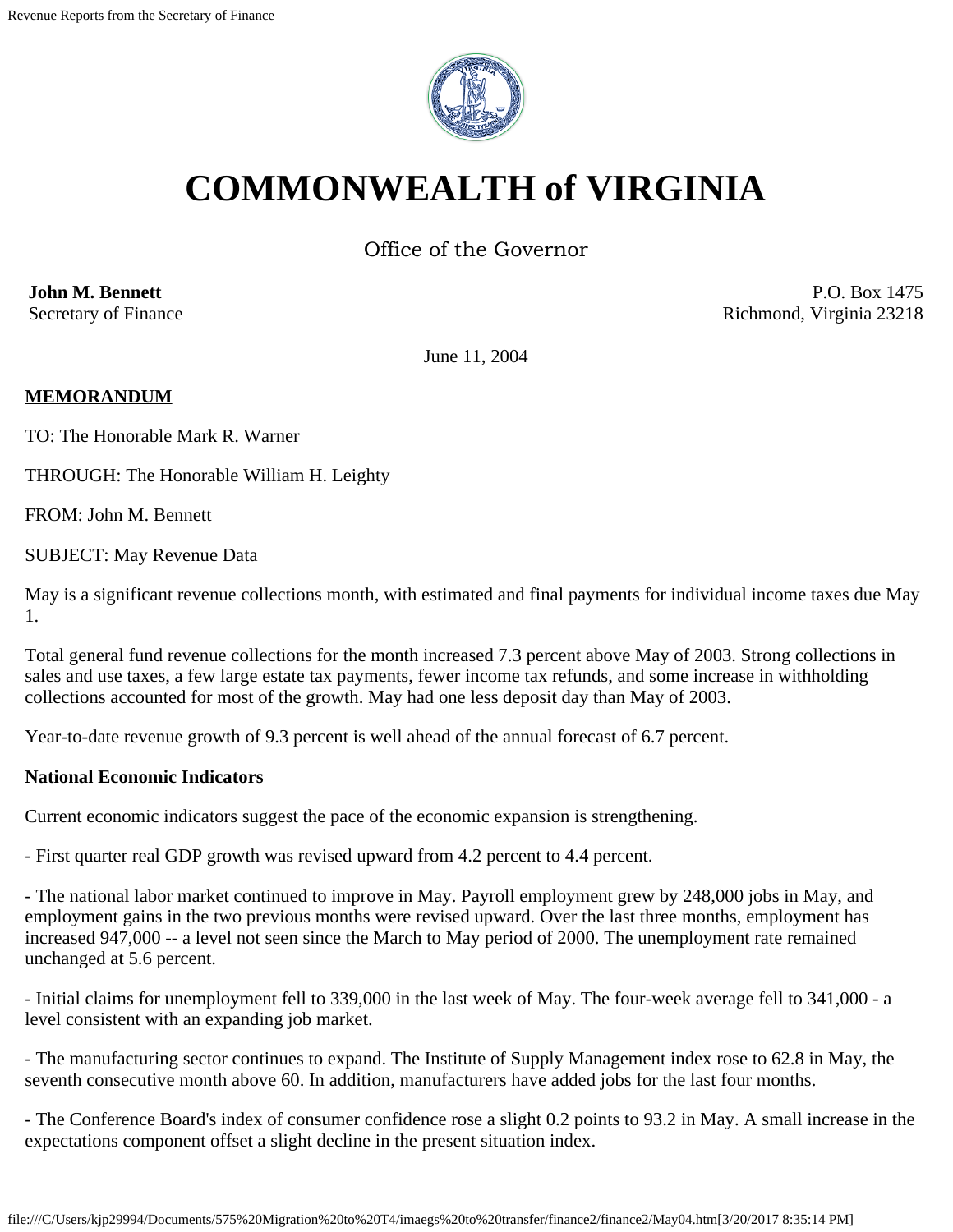- Inflation remains contained. The Consumer Price Index rose 0.2 percent in April, with rising energy prices contributing to the increase. Core inflation rose 0.3 percent for the month, bringing the annual rate of core inflation to 1.8 percent.

#### **Virginia Economy**

In Virginia, April payroll employment grew by 2.6 percent above April of 2003. Northern Virginia payrolls grew by 4.1 percent, while Hampton Roads employment increased 1.7 percent. Job losses abated in Richmond and Western Virginia, with flat growth in Richmond and 0.3 percent growth in the western MSAs. Growth in the balance of the state was also positive.

Through April, statewide payroll employment in FY 2004 has now grown 1.2 percent - the growth level projected in the economic forecast presented last November.

The Virginia Leading Economic Index declined 1.1 percent in April, after gaining 1.1 percent in March. Three of the four components showed declines -- automobile registrations, building permits and initial unemployment claims. Automobile registrations and building permits are still considerably higher than year-ago levels, and initial unemployment claims are 30 percent lower than last April.

#### **May Revenue Collections**

Total general fund revenues grew 7.3 percent in May. Stronger underlying economic growth is evident in solid collections of sales and use and payroll withholding taxes. Year-to-date growth through May is 9.3 percent, well ahead of the estimate of 6.7 percent.

*Individual Income Tax Withholding (62% of general fund revenues):* Collections in withholding grew 3.9 percent in May -- solid growth with one less deposit day than May of last year. Year-to-date withholding growth is 7.0 percent - ahead of the 5.9 percent growth required to meet the annual forecast.

*Individual Income Tax Nonwithholding (12% of general fund revenues):* April and May are significant months for nonwithholding collections. Final payments for tax year 2003 and the first estimated payment for tax year 2004 were both due on May 1. This year, the bulk of payments were received in April, when about 30,000 more checks were processed than a year ago. In May, about 4,500 fewer checks were processed.

As a result of the collections timing, nonwithholding receipts were essentially flat in May, after a 29.3 percent increase in April. Taken together, nonwithholding payments in April and May were 17.8 percent above the same two months last year. Year-to-date collections are up 11.1 percent compared to the same period last year - ahead of the forecast of 7.5 percent growth.

*Individual Income Tax Refunds:* The Tax Department issued only \$95.8 million in individual income tax refunds in May, compared with \$116.1 million in May of last year. Through May, refunds are 2.5 percent above the same period last year, compared with the forecast of 3.0 percent growth. For the filing season beginning January 1, about 2.3 million refunds have been issued, about 75,000 more than in the same period last year. Close to 97 percent of all returns were processed in 12 days or less compared to the 93.7 percent rate attained in the 2003 processing season. In addition, 195,000 more returns were transmitted electronically in 2004.

*Sales Tax (22% of general fund revenues):* Collections of sales and use taxes grew 14.1 percent in May. Several factors contributed to the continuing strong sales tax growth. Larger federal income tax refunds and the continuing effect of refinancing on disposable income has boosted consumer spending. Recent growth in payroll employment has also had a positive effect. And, May of 2003 was an anemic month for sales tax collections, so collections strength this year is magnified by comparison.

Year-to-date sales tax collections are 9.8 percent above the same period last year - well ahead of the forecast of 7.3 percent growth.